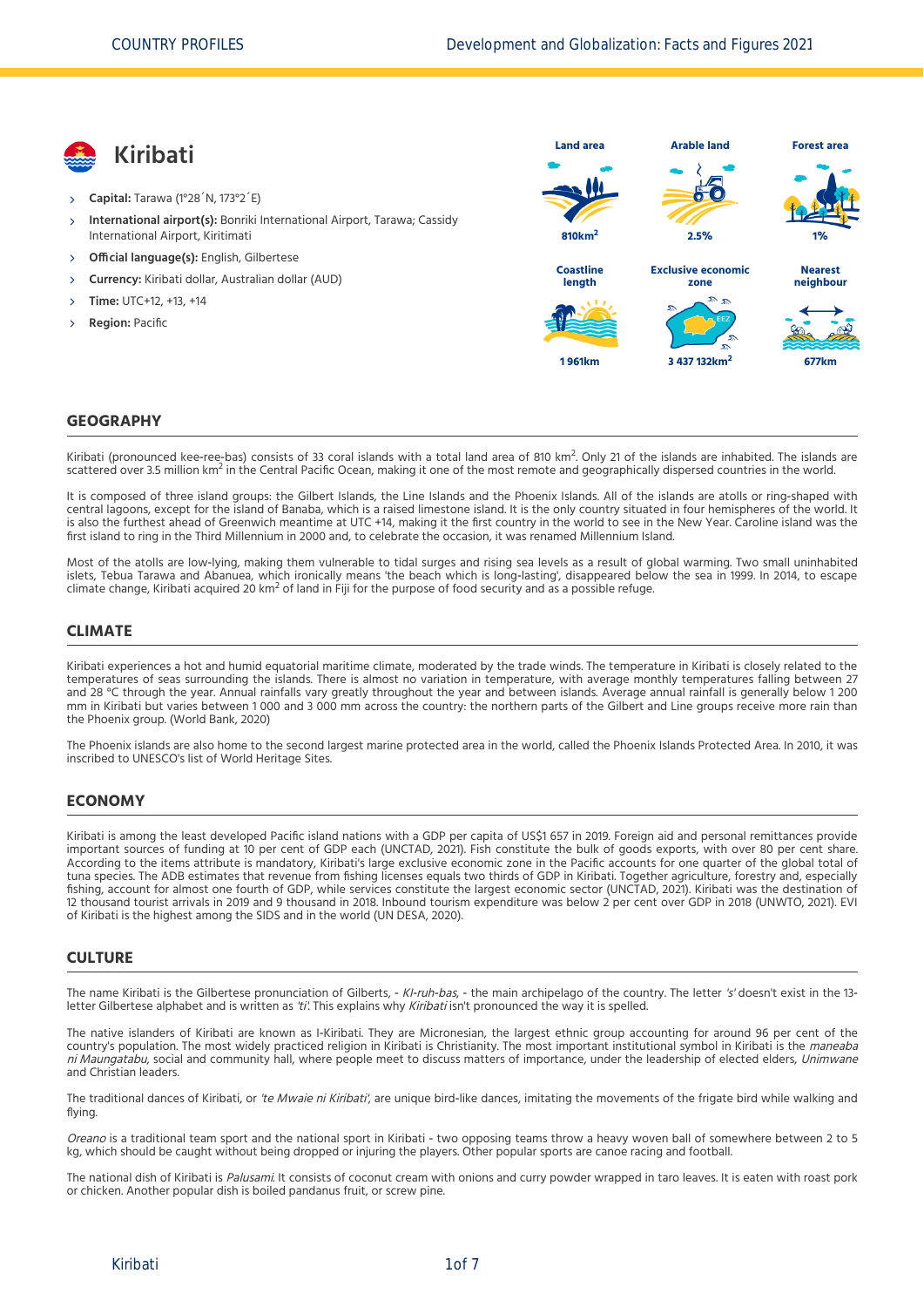**ECONOMIC TRENDS**

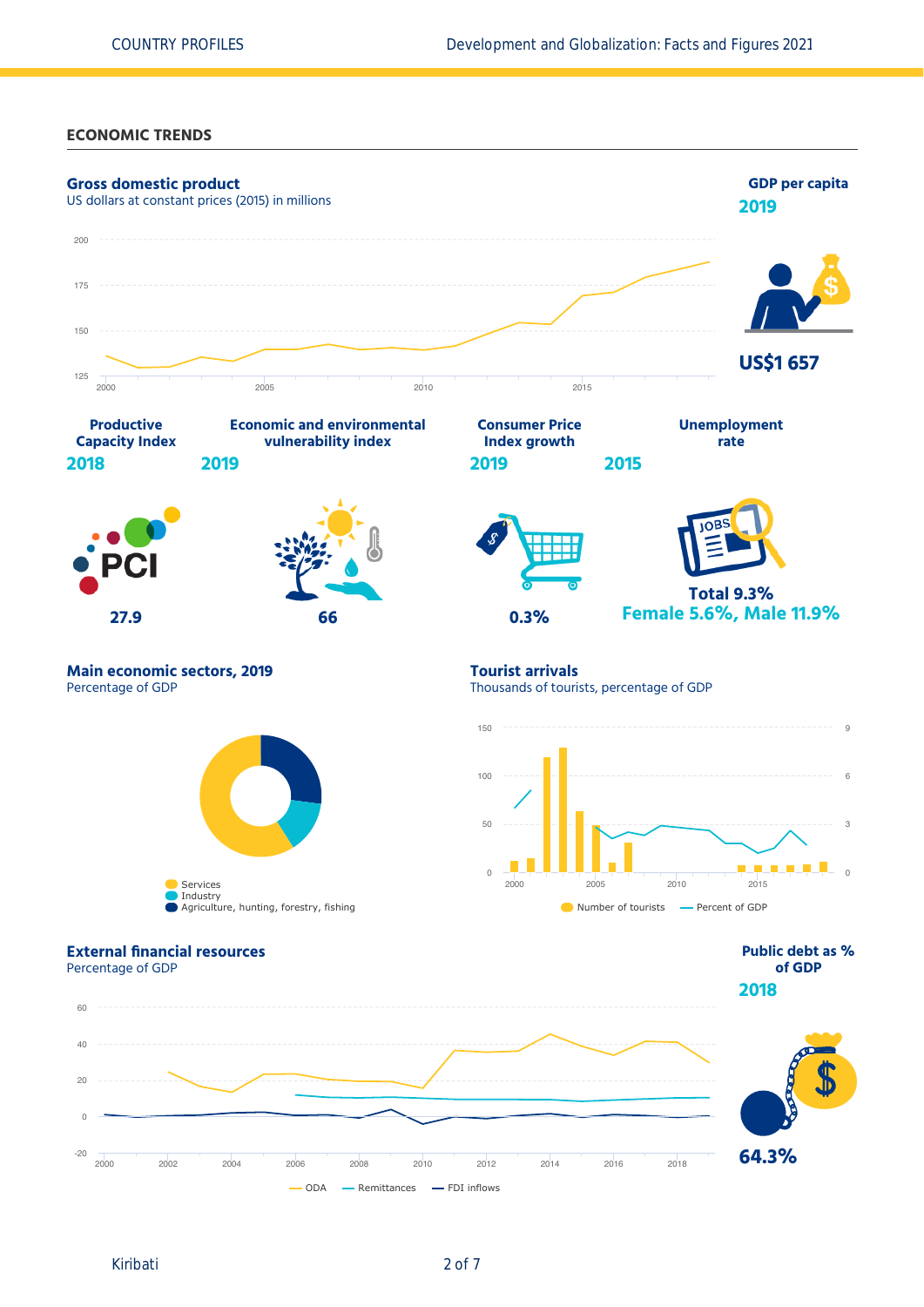# **MARITIME TRANSPORT**

# **Fleet size**

Number of ships

| Ship type            | 2011 | 2019 |
|----------------------|------|------|
| <b>Total fleet</b>   | 1407 | 1407 |
| Oil tankers          | 264  | 266  |
| <b>Bulk carriers</b> | 311  | 333  |
| General cargo        | 161  | 77   |
| Container ships      | 52   | 49   |
| Other types of ships | 619  | 682  |

| <b>Port performance</b><br>Ranked by 2019 data within SIDS group |               |                     |  |  |  |  |
|------------------------------------------------------------------|---------------|---------------------|--|--|--|--|
| Indicators                                                       | 2019          | <b>SIDS Ranking</b> |  |  |  |  |
| Number of port calls                                             | 41            | 35                  |  |  |  |  |
| Median time in port (days)                                       | $\mathcal{P}$ |                     |  |  |  |  |
| Average age of vessels                                           | 6             | 35                  |  |  |  |  |
| Average size (GT) of vessels                                     | 14 2 5 7      | 20                  |  |  |  |  |
|                                                                  |               |                     |  |  |  |  |



**Container port throuput**

# **Bilateral connectivity index, 2019** Top 5 partners

# **Liner shipping connectivity index** Maximum China Q1 2006=100



Q1 2006 Q1 2008 Q1 2010 Q1 2012 Q1 2014 Q1 2016 Q1 2018 Q1 2020

No data available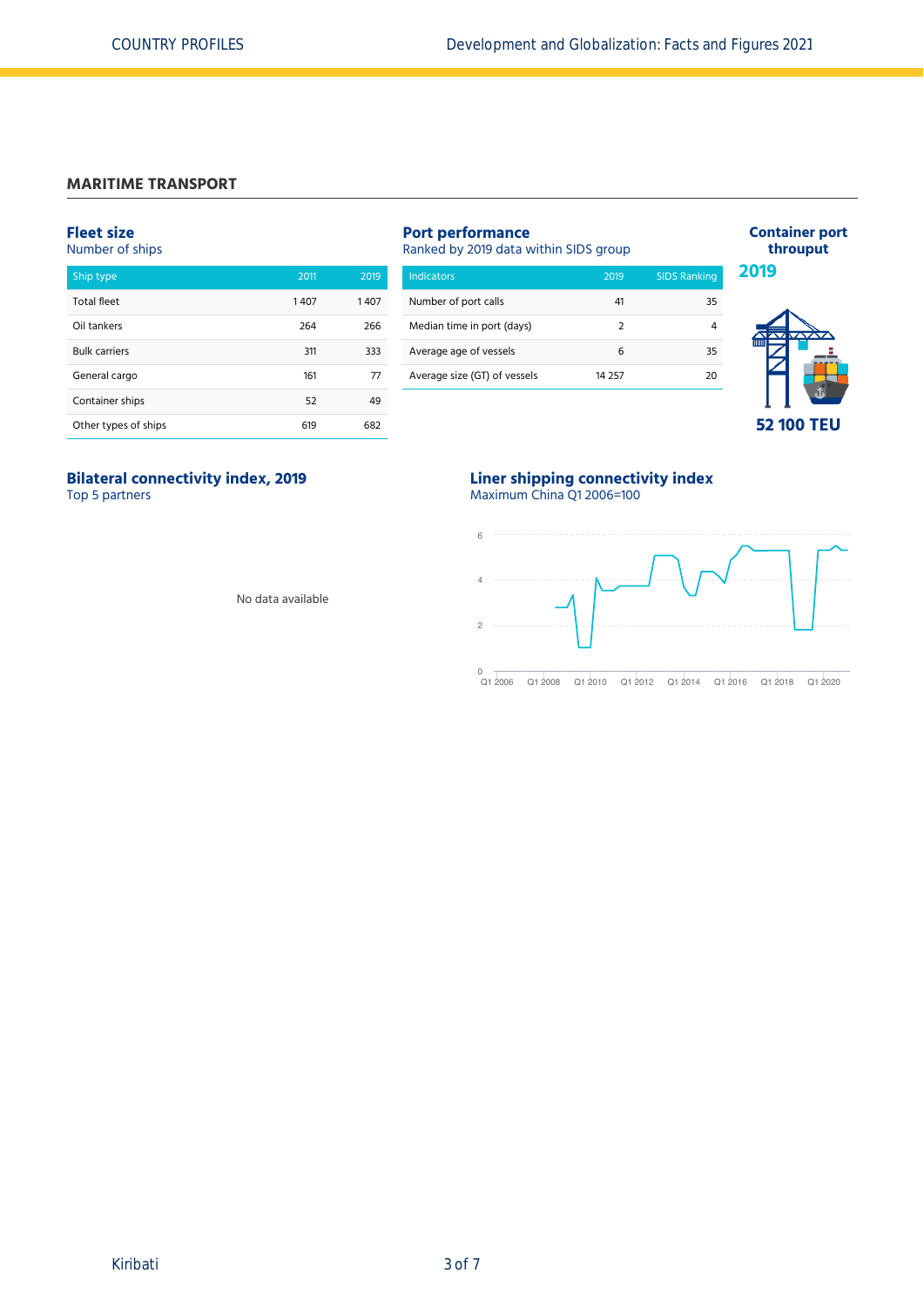### **POPULATION**

### **Total population**

Thousands of people, share of urban population



#### **Population development indicators** Indicators Period Value Poverty headcount (% of population) 2006 12.9 Human development index 1992 100 100 100 100 2018 100 100 2018 Human assets index 2020 83 Adult literacy rate (15+ years, both sexes %) and the case of the case of the case of the case of the case of Gender inequality index 2010 0.7 **Life expectancy at birth 2019 68 years Population density 2019 145 persons per km<sup>2</sup> Dependency ratio 2019 Child: 59.7 Old-age: 6.8**

# **Age structure by gender, 2019**

Percentage of total population

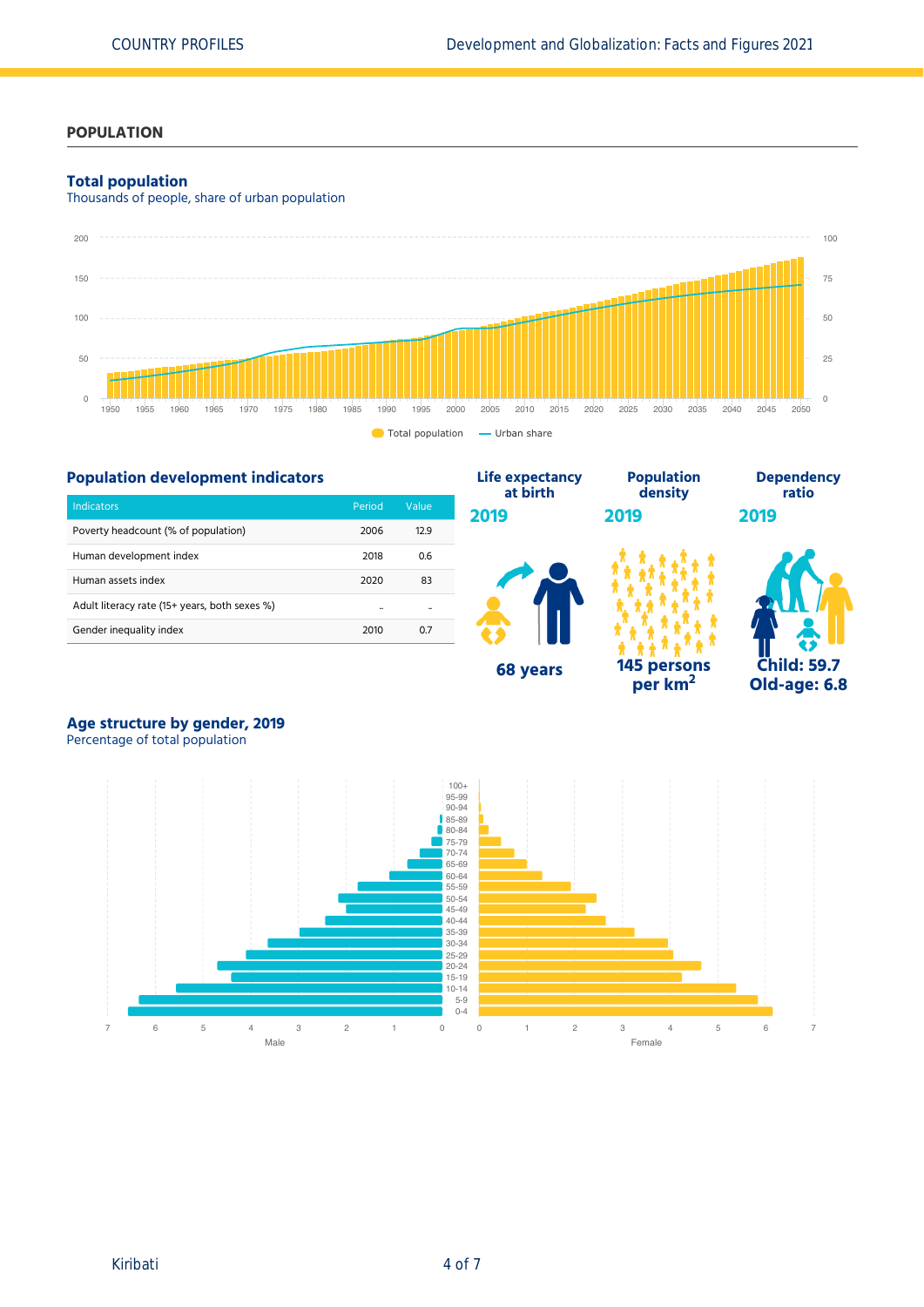# **INTERNATIONAL TRADE**

# **Merchandise and services trade**

US dollars in millions

| <b>Indicators</b>   | 2005 | 2010 | 2015 | 2019     | 2019 (% of GDP) |
|---------------------|------|------|------|----------|-----------------|
| Merchandise exports | 4    | 4    | 10   | 12       | 6.2             |
| Merchandise imports | 74   | 73   | 117  | 132      | 67.7            |
| Services exports    | 11   | 12   | 16   | $\Omega$ |                 |
| Services imports    | 44   | 52   | 82   | 0        |                 |



# **Top 5 partners in merchandise trade, 2019**

Exports in millions US dollars



### **Merchandise exports by product group, 2019**



# **Services exports by category, 2019**

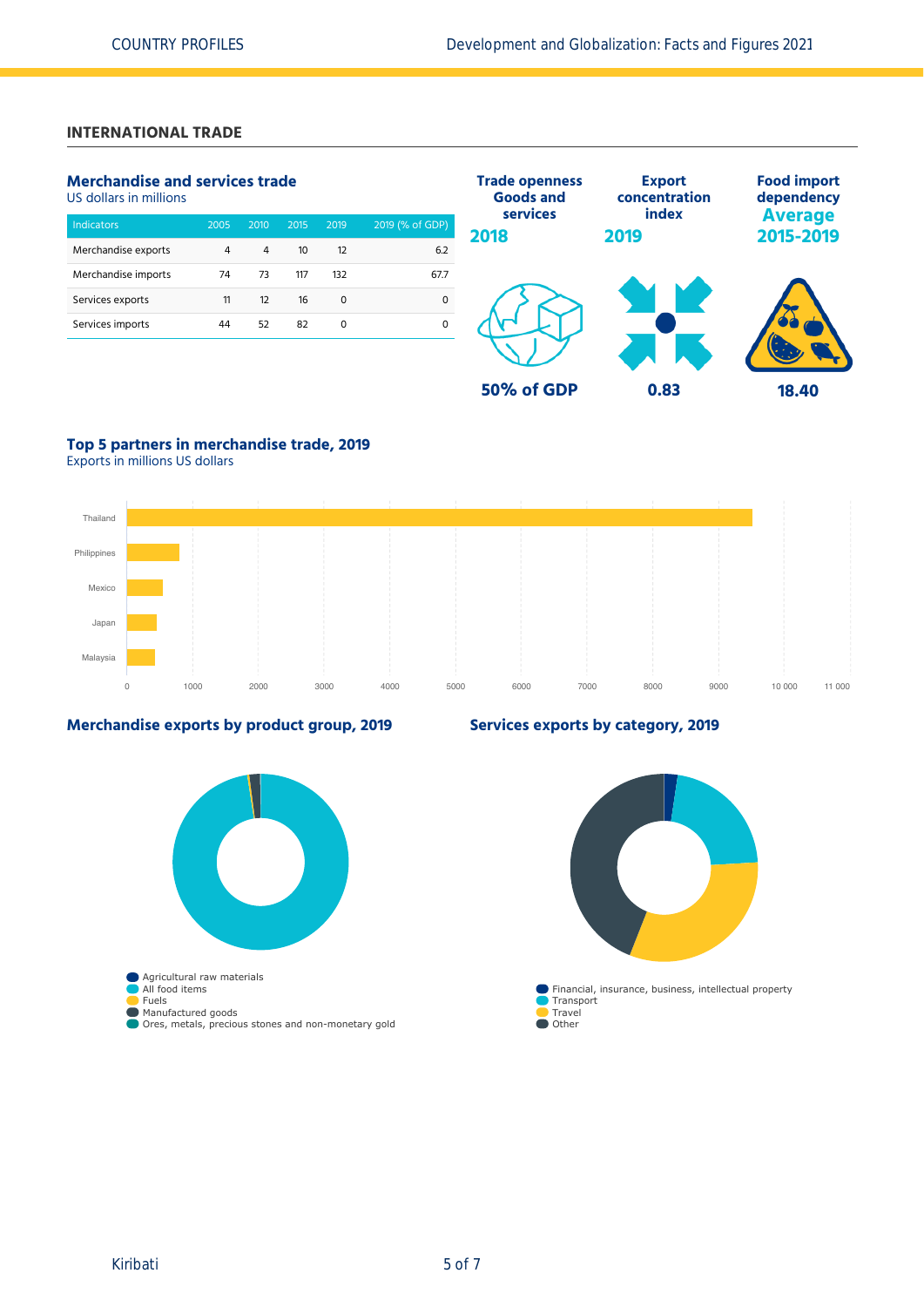### **ENVIRONMENT**



## **INFORMATION AND COMMUNICATIONS TECHNOLOGY**